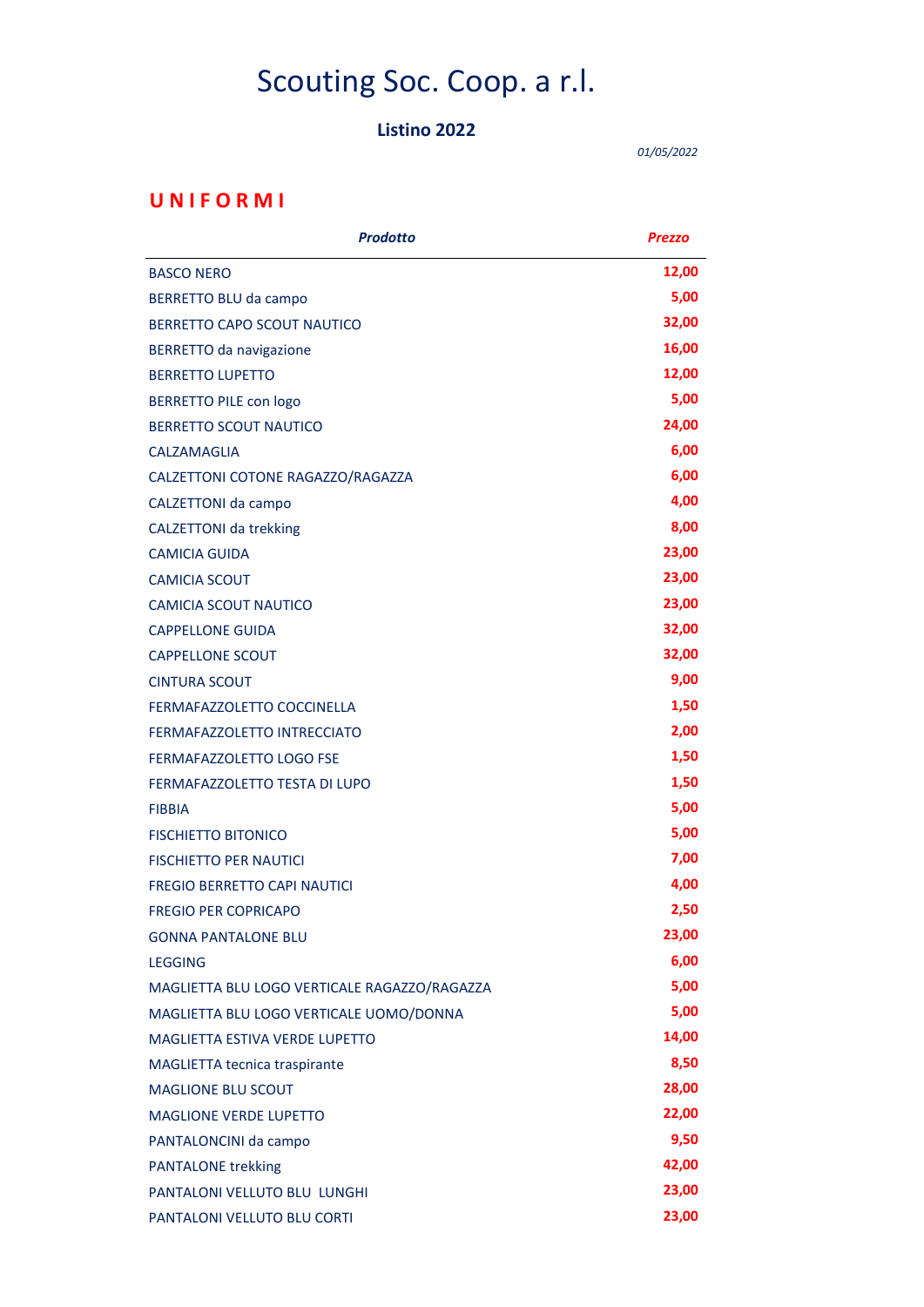## D I S T I N T I V I

| <b>Prodotto</b>                       | <b>Prezzo</b> |
|---------------------------------------|---------------|
| <b>BARRETTE DI FUNZIONE</b>           | 4,00          |
| BORCHIA C.N. ROVER/SCOLTE 2012        | 2,00          |
| <b>CORDONCINO TRICOLORE</b>           | 0,80          |
| DISTINTIVI DI GRUPPO - 50 pz.         | 38,00         |
| DISTINTIVI DI GRUPPO - 100 PZ.        | 42,00         |
| DISTINTIVI DI GRUPPO - 150 PZ.        | 48,00         |
| DISTINTIVI DI GRUPPO - 200 PZ.        | 60,00         |
| <b>DISTINTIVI ASSOCIATIVI</b>         | 0,80          |
| <b>DISTINTIVI REGIONALI</b>           | 0,80          |
| <b>DISTINTIVI SPECIALITA'</b>         | 0,80          |
| DISTINTIVO 40 FONDAZIONE ASSOCIAZIONE | 1,00          |
| <b>DISTINTIVO EUROMOOT 2019</b>       | 1,00          |
| FETTUCCIA BIANCA/GIALLA/VERDE         | 0,50          |
| MEDAGLIA LUPETTIADI ARGENTO           | 1,20          |
| <b>MEDAGLIA LUPETTIADI DI BRONZO</b>  | 1,20          |
| <b>MEDAGLIA LUPETTIADI ORO</b>        | 1,20          |
| <b>OMERALI DELLA PARTENZA</b>         | 3,00          |
| $R-S$                                 | 2,00          |

## E D I T O R I A

| <b>Prodotto</b>                           | <b>Prezzo</b> |
|-------------------------------------------|---------------|
| 2 INCONTRO INTERNAZ, ASSISTENTI SPIR, FSE | 6,50          |
| <b>40 IN CAMMINO VERSO IL FUTURO</b>      | 10,00         |
| AGENDA UNIVERSALE FSE                     | 8,00          |
| <b>AIUTAMI</b>                            | 4,00          |
| <b>B.P. - GIOCARE IL GIOCO</b>            | 8,00          |
| <b>B.P. - GIOCHI SCOUT</b>                | 8,00          |
| B.P. - GUIDA DA TE LA TUA CANOA           | 6,00          |
| B.P. - IL LIBRO DEI CAPI                  | 12,00         |
| B.P. - I A MIA VITA COME UN'AVVENTURA     | 12,00         |
| B.P. - LA STRADA VERSO IL SUCCESSO        | 12,00         |
| B.P. - L'EDUCAZIONE NON FINISCE MAI       | 8,00          |
| <b>B.P. - MANUALE DEI LUPETTI</b>         | 12,00         |
| <b>B.P. - TACCUINO</b>                    | 12,00         |
| <b>BREVETTO SPECIALITA' LUPETTO</b>       | 0,30          |
| CACCE FRANCESCANE LUPETTO                 | 4,00          |
| CAMPI ORIENTAMENTO AL SERVIZIO            | 4,00          |
| <b>CANTA LA GIOIA</b>                     | 6,00          |
| <b>CANZONIERE ROVER</b>                   | 12,00         |
| <b>CANZONIERE SCOUT</b>                   | 5,00          |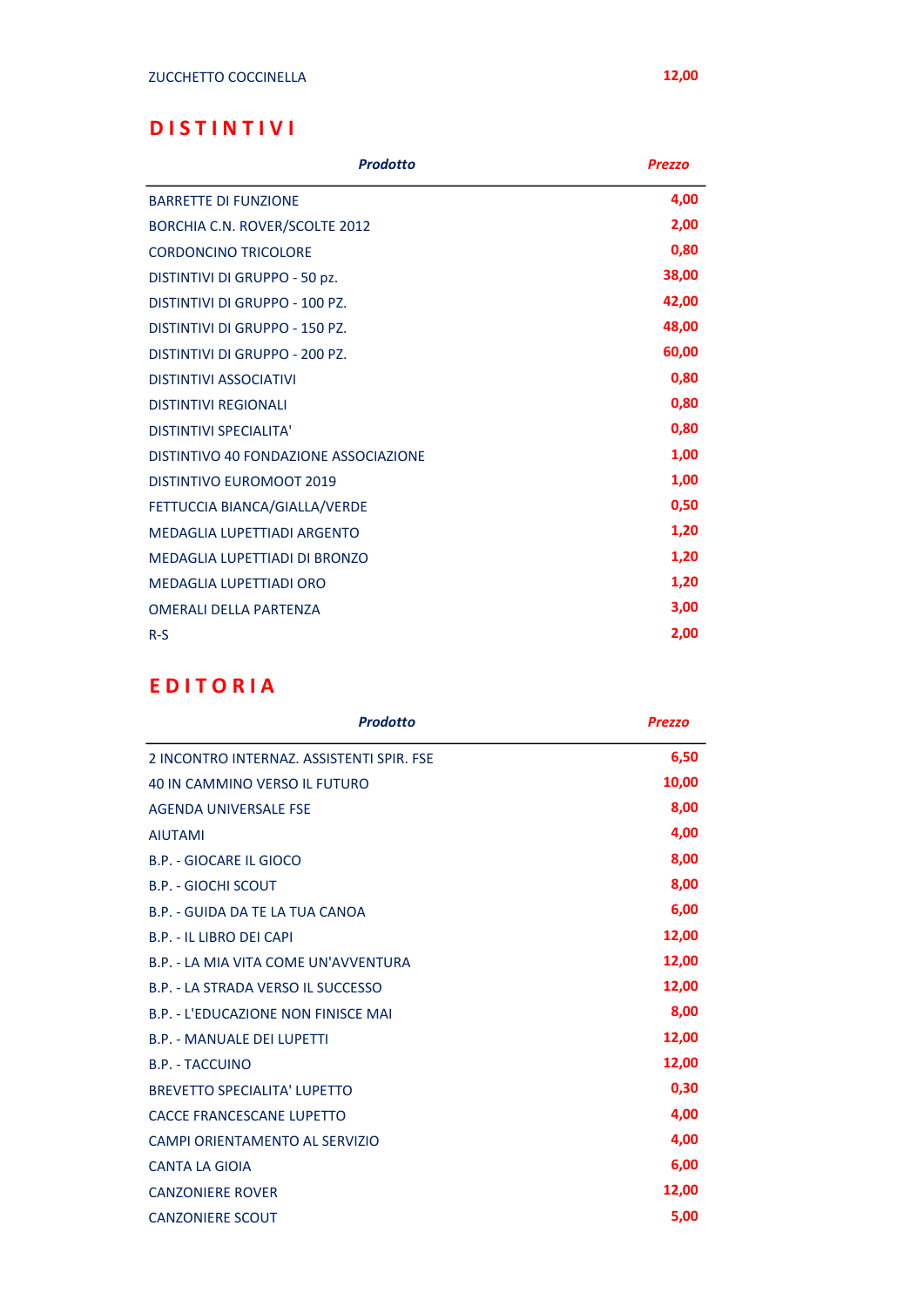| <b>CARD SPECIALITA' COCCINELLE</b>            | 0,30  |
|-----------------------------------------------|-------|
| <b>CARNET EUROMOOT</b>                        | 4,00  |
| <b>CARNET ROVER</b>                           | 4,00  |
| <b>CARNET SCOLTA</b>                          | 4,00  |
| <b>CD - CANTI BR.SCOLTE</b>                   | 3,00  |
| <b>CD - CANZONIERE LUPETTO</b>                | 3,00  |
| <b>CD CANTARE SCOUT</b>                       | 3,00  |
| CENT'ANNI DI FORZA E DI DILETTO               | 4,00  |
| CHIACCHIERATA SOTTO LE STELLE                 | 2,00  |
| CI GUIDERANNO LE STELLE                       | 6,00  |
| <b>COLLEZIONISTA SCOUT DI FRANCOBOLLI</b>     | 3,00  |
| <b>CON L'AIUTO DI DIO</b>                     | 8,00  |
| <b>DIARIO DI UN'AVVENTURA</b>                 | 4,00  |
| <b>DISEGNO SCOUT</b>                          | 20,00 |
| <b>DUC IN ALTUM</b>                           | 1,50  |
| <b>E' POSSIBILE</b>                           | 4,00  |
| ECCOMI GESU'                                  | 4,00  |
| <b>EDUCARE CON UNA FAVOLA</b>                 | 6,00  |
| EDUCAZIONE NEL PICCOLO GRUPPO LA SQ.          | 7,00  |
| <b>EMBARQUE</b>                               | 12,00 |
| EUROMOOT 2007                                 | 1,50  |
| <b>FRANCESCO IN CERCHIO</b>                   | 4,00  |
| <b>FUORI DALLE TANE</b>                       | 4,00  |
| <b>GENITORI ALLA SCOPERTA DELLO SCOUTISMO</b> | 2,00  |
| <b>GIOCHI SCOUT (A.Grieco)</b>                | 14,00 |
| <b>GIOVANNI BATTISTA DI BERNARDONE</b>        | 4,00  |
| <b>GIRL GUIDING</b>                           | 13,00 |
| <b>GUIDISMO: UNA PROPOSTA PER LA VITA</b>     | 11,00 |
| <b>I CANTI DI FRANCESCO PIAZZA</b>            | 5,00  |
| <b>I RACCONTI DELLA PISTA</b>                 | 16,00 |
| IL BEL GIOCO DELLA MIA VITA                   | 8,00  |
| IL CAMPO MOBILE - Suss. Br. Rover 2           | 4,00  |
| <b>IL CANZONIERE LUPETTO</b>                  | 5,00  |
| IL DISTRETTO: UN SOSTEGNO PER IL GRUPPO       | 2,00  |
| <b>IL FUOCO D'INTERGRUPPO</b>                 | 4,00  |
| <b>IL GIOCO NEL BRANCO</b>                    | 16,00 |
| <b>IL GUIDISMO</b>                            | 1,50  |
| <b>IL LIBRO DI LEZARD</b>                     | 5,00  |
| IL MANUALE DEL CAPOSQUADRIGLIA                | 8,00  |
| IL MANUALE DELLO SCOUT                        | 14,00 |
| IL MIO QUADERNO GIOCHI L/C                    | 4,50  |
| IL MIO QUADERNO SPEC.TA' LUPETTO              | 4,00  |
| IL PARCO NAZIONALE DELLO STELVIO              | 5,00  |
| <b>IL SENTIERO</b>                            | 4,00  |
| IL SENTIERO SUSSIDIO PER I CAPI RIPARTO       | 3,50  |
| <b>IL SERVIZIO</b>                            | 4,00  |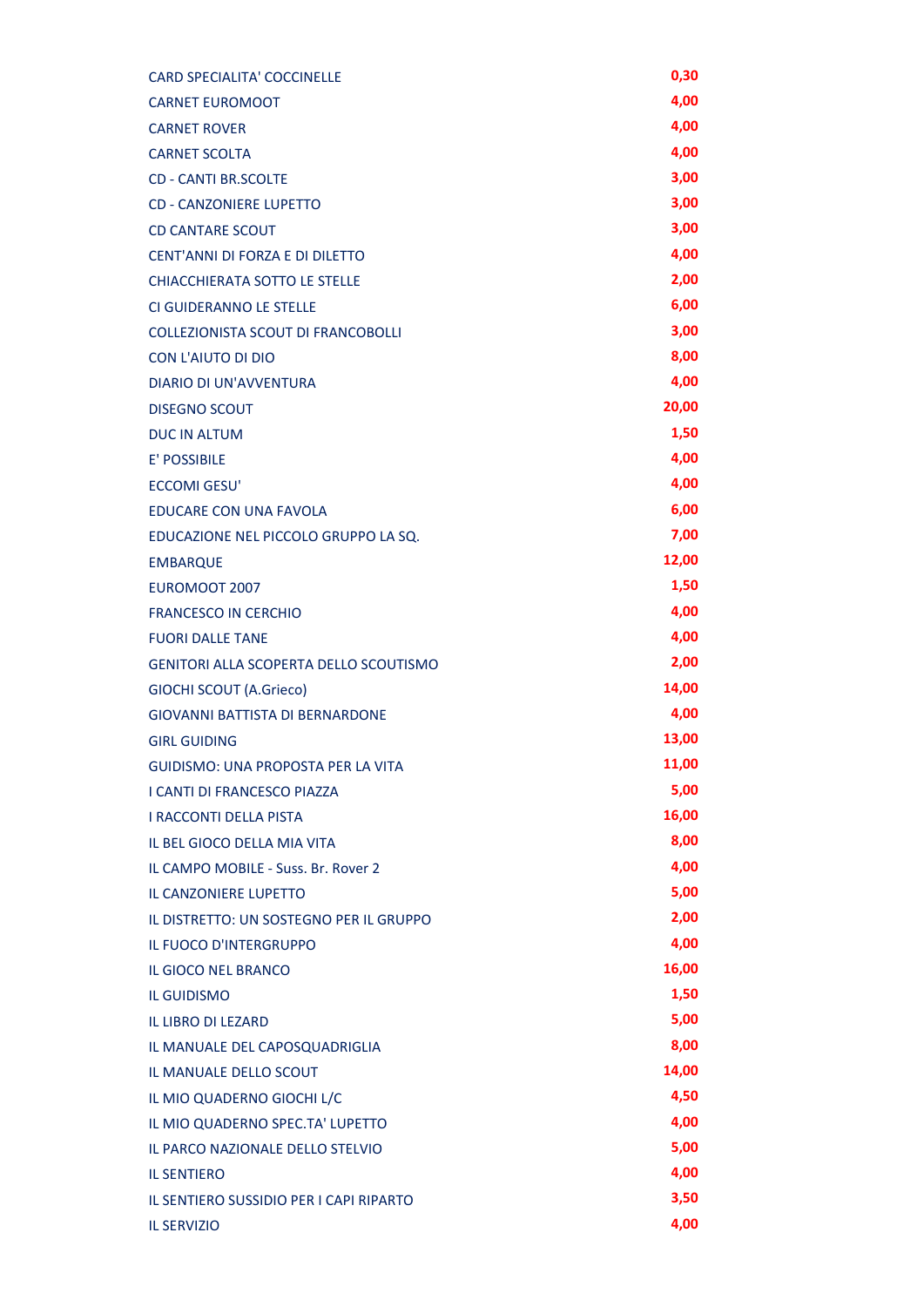| <b>IL SESTANTE</b>                                        | 16,00 |
|-----------------------------------------------------------|-------|
| IL TACCUINO DELLA CAPO SQUADRIGLIA                        | 4,00  |
| <b>IL VOLO ESTIVO</b>                                     | 4,00  |
| <b>IN CORDATA</b>                                         | 6,00  |
| IN CORDATA SUSSIDIO PER LA CAPO RIPARTO                   | 4,00  |
| <b>INSIEME OLTRE I CONFINI</b>                            | 2,00  |
| <b>INTEREDUCAZIONE IN GRUPPO</b>                          | 3,00  |
| LA CAPO RIPARTO E L'AVVENTURA DELLA RELAZIONE             | 6,00  |
| LA GIUNGLA NEL BRANCO                                     | 16,00 |
| <b>LA PICCOLA STORIA</b>                                  | 6,00  |
| LA STRADA CANTA                                           | 6,00  |
| LA TECNICA DEL GIOCO NEL BRANCO                           | 14,00 |
| LA TRACCIA DI BADEN                                       | 14,00 |
| L'ASSOCIAZIONE ITALIANA GUIDE E SCOUTS D'EUROPA CATTOLICI | 2,00  |
| LE AQUILE RANDAGIE                                        | 5,00  |
| <b>LEGGERE LE TRACCE</b>                                  | 3,00  |
| LO SCAUTISMO CATTOLICO ITALIANO                           | 5,00  |
| <b>LO SCOUT DISABILE</b>                                  | 1,50  |
| <b>MANI ABILI - CUORI FELICI</b>                          | 4,00  |
| <b>MARIA</b>                                              | 4,00  |
| <b>MARIO DI CARPEGNA</b>                                  | 24,00 |
| <b>MASCI: UNA STORIA DA RICORDARE</b>                     | 8,00  |
| NORME DIRETTIVE E CERIMONIALE BR. LUPETTI                 | 8,00  |
| NORME DIRETTIVE E CERIMONIALE BR. ESPLORATORI             | 8,00  |
| NORME DIRETTIVE E CERIMONIALE BR. ROVER                   | 8,00  |
| NORME DIRETTIVE E CERIMONIALE BR. COCCINELLE              | 12,00 |
| NORME DIRETTIVE E CERIMONIALE BR. GUIDE                   | 8,00  |
| NORME DIRETTIVE E CERIMONIALE BR. SCOLTE                  | 8,00  |
| PIANTE A SORIANO                                          | 2,00  |
| PREGARE LA LEGGE                                          | 4,00  |
| PREPARATI A SERVIRE - L'intervento scout al Vajont 1963   | 16,00 |
| PROGETTARE IL PROGRAMMA DI FUOCO                          | 5,00  |
| PROGRAMMARE - Suss. Br. Rover 4                           | 4,00  |
| PROGRAMMARE IN DISTRETTO                                  | 4,00  |
| PROGRAMMARE SCOUT                                         | 4,50  |
| <b>PROGRESSIONE PERSONALE IN CLAN - Suss. Br. Rover 5</b> | 4,00  |
| <b>QUALE CATECHESI IN BRANCO-CERCHIO</b>                  | 3,00  |
| <b>S.T. ATTIVITA' NATURA</b>                              | 3,50  |
| S.T. CAMPO SCOUT ESTIVO - 2a PARTE                        | 3,50  |
| S.T. CAMPO SCOUT ESTIVO -1a PARTE                         | 3,50  |
| S.T. CORDE - NODI - LEGATURE ED IMPIOMBATURE              | 4,00  |
| <b>S.T. CUCINA</b>                                        | 3,50  |
| S.T. IL GRANDE GIOCO - 1a PARTE                           | 3,50  |
| S.T. IL GRANDE GIOCO - 2a PARTE                           | 3,50  |
| S.T. IL GRANDE GIOCO - 3a PARTE                           | 3,50  |
| S.T. LA MIA SQUADRIGLIA                                   | 3,50  |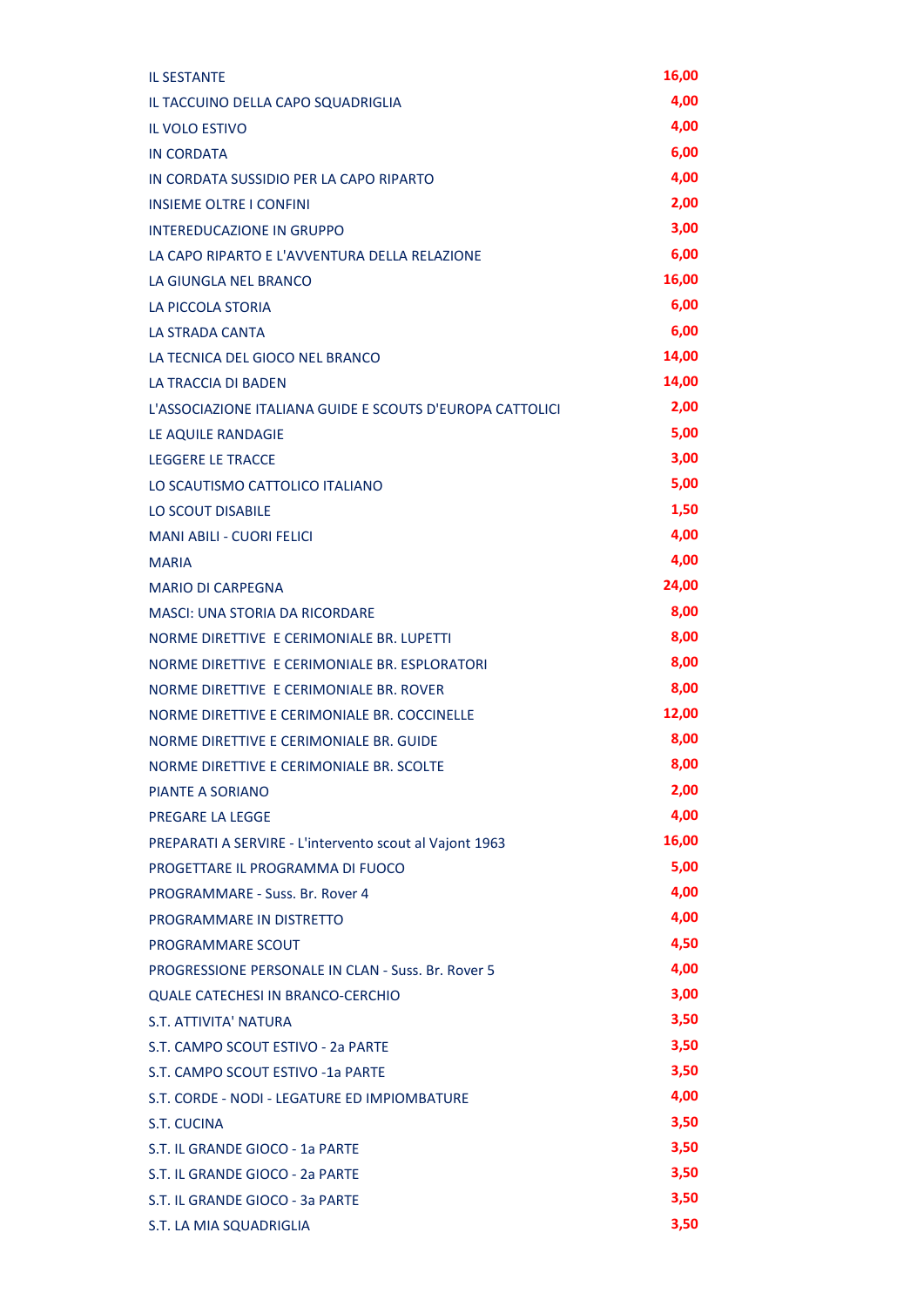| S.T. L'ASSISTENTE SPIRITUALE IN RIPARTO                | 3,50  |
|--------------------------------------------------------|-------|
| S.T. NATURA                                            | 3,50  |
| <b>S.T. PIONIERISTICA</b>                              | 4,00  |
| <b>S.T. SEGNALAZIONE</b>                               | 3,50  |
| <b>S.T. TOPOGRAFIA</b>                                 | 4,00  |
| SAN GIORGIO - IL PATRONO DEGLI SCOUT                   | 4,00  |
| SAN PAOLO - Suss. Br. Rover 1                          | 4,00  |
| SAPER FARE SAPER ESSERE                                | 4,00  |
| <b>SCAUTISMO PER RAGAZZI</b>                           | 12,00 |
| SCOUTISMO E LUPETTISMO CON VERA BARCLAY                | 14,00 |
| SERVIZIO ALLA DIMENSIONE SOPRANNATURALE DELL'UOMO      | 8,00  |
| SPECIALE CATECHESI IN BRANCO - SOTTO L'ALBERO DEL DHAK | 4,00  |
| SPECIALITA' BRANCA COCCINELLE                          | 4,00  |
| SPECIALITA' ESPL.-GUIDE                                | 4,00  |
| SPIRITUALITA' DELLA BRANCA ROVER                       | 3,00  |
| <b>STATUTO E NORME DIRETTIVE</b>                       | 15,00 |
| <b>STELLA IN ALTO MARE</b>                             | 5,00  |
| STORIA DELLO SCAUTISMO IN ITALIA                       | 15,00 |
| STORIA DELLO SCAUTISMO NEL MONDO                       | 18,00 |
| <b>TABELLONE PISTA LUPETTO</b>                         | 6,00  |
| TECNICHE DI TERZA BRANCA - Suss. Br. Rover 3           | 3,50  |
| TIMBRO TABELLONE PISTA LUPETTO                         | 6,00  |
| UN ANNO DI VITA DI BRANCO                              | 4,50  |
| UN ANNO DI VITA DI REPARTO - 2 VOL.                    | 4,50  |
| UN METODO SICURO                                       | 4,00  |
| UNA PROMESSA, TANTE VITE                               | 16,00 |

# C A M P I S M O

| <b>Prodotto</b>                       | <b>Prezzo</b> |
|---------------------------------------|---------------|
| <b>BATTERIA CUCINA DI SQ.</b>         | 115,00        |
| <b>BATTERIA E SPIRITIERA ALCOPOT</b>  | 26,00         |
| <b>BEAUTY LOGO ASSOCIATIVO</b>        | 10,00         |
| <b>BICCHIERE THERMO INOX DA CAMPO</b> | 5,00          |
| <b>BORRACCIA 400 ML</b>               | 5,00          |
| BORRACCIA CON LOGO 750 ML             | 8,00          |
| <b>BRANDINA DA CAMPO</b>              | 59,00         |
| BRICCO INOX 400 cc                    | 6,00          |
| <b>BUSSOLA MODELLO RANGER</b>         | 8,00          |
| COLTELLINO OPINEL MANICO ROSSO        | 11,00         |
| <b>COLTELLINO OPINEL N.7</b>          | 8,00          |
| <b>COLTELLINO OPINEL N.8</b>          | 10,00         |
| COLTELLINO OPINEL PUNTA TONDA N.7     | 11,00         |
| <b>COMPRESSORE PER SACCOLETTO</b>     | 8,00          |
| <b>CONTENITORE ALIMENTI 1 It</b>      | 1,80          |
| <b>CONTENITORE ALIMENTI 120ml</b>     | 0,80          |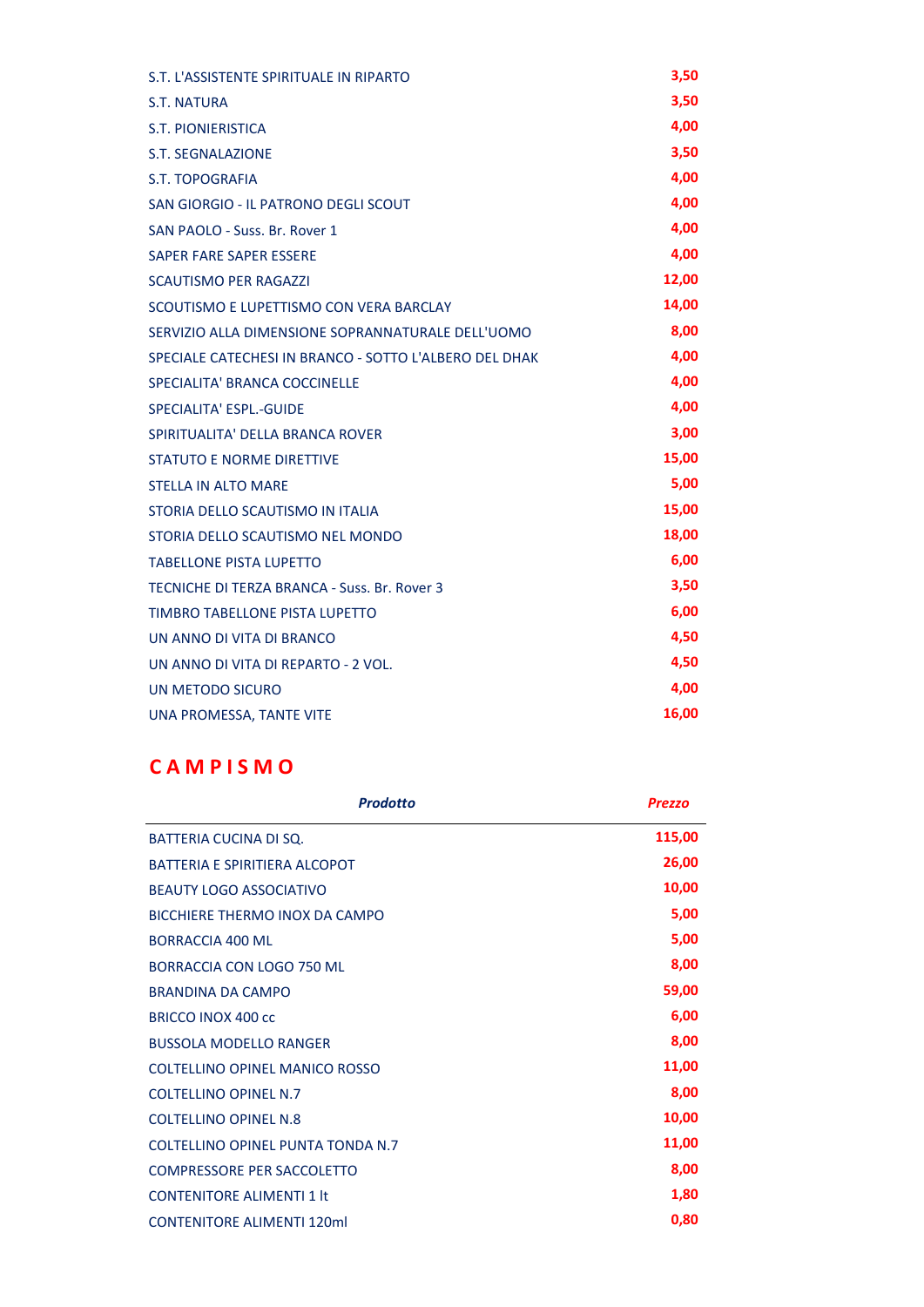| <b>CONTENITORE ALIMENTI 250ml</b>                            | 1,20   |
|--------------------------------------------------------------|--------|
| <b>CONTENITORE ALIMENTI 500ml</b>                            | 1,40   |
| CORDINO PER LEGATURE diametro mm 5 - prezzo al metro lineare | 0,40   |
| <b>DOCCIA SOLARE</b>                                         | 12,00  |
| <b>FIACCOLA</b>                                              | 1,20   |
| <b>FODERO PER COLTELLINO</b>                                 | 6,00   |
| <b>GAVETTA TONDA IN ALLUMINIO</b>                            | 18,00  |
| INTERNO TENDA DI SQ. SCOUT EXTRA                             | 300,00 |
| K-WAY RAGAZZO/A LOGO VERTICALE MANICA                        | 14,00  |
| K-WAY UOMO/DONNA LOGO VERTICALE MANICA                       | 14,00  |
| <b>LAMPADA FRONTALE USB</b>                                  | 12,00  |
| MARSUPIO LOGO ASSOCIATIVO                                    | 8,00   |
| <b>MATERASSINO PIEGHEVOLE</b>                                | 13,00  |
| PALA ZAPPA PIEGHEVOLE                                        | 12,00  |
| PALERIA TENDA DI SQ. SCOUT EXTRA                             | 300,00 |
| PARAVENTO PER FORNELLO                                       | 12,00  |
| PIANA - COLTELLO DUE MANICI                                  | 26,00  |
| PICCHETTI CON GANCIO                                         | 4,00   |
| PONCHO MIMETICO OCCHIELLATO                                  | 10,00  |
| PONCHO SCOUT MOD. JUNIOR                                     | 9,00   |
| PORTA DOCUMENTI LOGO ASSOCIATIVO                             | 6,00   |
| PUNTA PER TRIVELLA AD ELICA - diam. 19 mm                    | 25,00  |
| PUNTA PER TRIVELLA AD ELICA - diam. 20 mm                    | 26,00  |
| PUNTA PER TRIVELLA AD ELICA - diam. 22 mm                    | 32,00  |
| PUNTA PER TRIVELLA AD ELICA - diam. 24 mm                    | 34,00  |
| PUNTA PER TRIVELLA AD ELICA - diam. 25 mm                    | 32,00  |
| PUNTA PER TRIVELLA AD ELICA - diam. 26 mm                    | 36,00  |
| PUNTA PER TRIVELLA AD ELICA - diam. 30 mm                    | 38,00  |
| <b>SACCA IMPERMEABILE</b>                                    | 5,00   |
| SACCO LETTO ECO COTTON                                       | 24,00  |
| <b>SACCO YUCON PLUS</b>                                      | 62,00  |
| SCALDACOLLO CON LOGO                                         | 5,00   |
| <b>SEGHETTO OPINEL N.13</b>                                  | 18,00  |
| SFT 4 TIRANTI DA 4 MT.                                       | 2,00   |
| <b>SET PICCHETTI PER TENDA</b>                               | 4,00   |
| SET SPILLONI PER TENDA 22 cm                                 | 4,00   |
| SOS COPERTA TERMICA DI EMERGENZA                             | 4,00   |
| SOVRATELO TENDA DI SQ. SCOUT EXTRA                           | 300,00 |
| <b>STELVIO 55 LT + 10</b>                                    | 84,00  |
| STROFINACCIO CUCINA SCOUT                                    | 2,00   |
| <b>TANICA PIEGHEVOLE 15 LT</b>                               | 5,00   |
| TAZZA INOX CON MANICI 300 CC                                 | 4,50   |
| TELA ADESIVA 100 CM                                          | 7,00   |
| <b>TELA ADESIVA 20 CM</b>                                    | 2,50   |
| <b>TELA ADESIVA 50 CM</b>                                    | 4,00   |
| TELO ASCIUGAMANO CON LOGO                                    | 8,00   |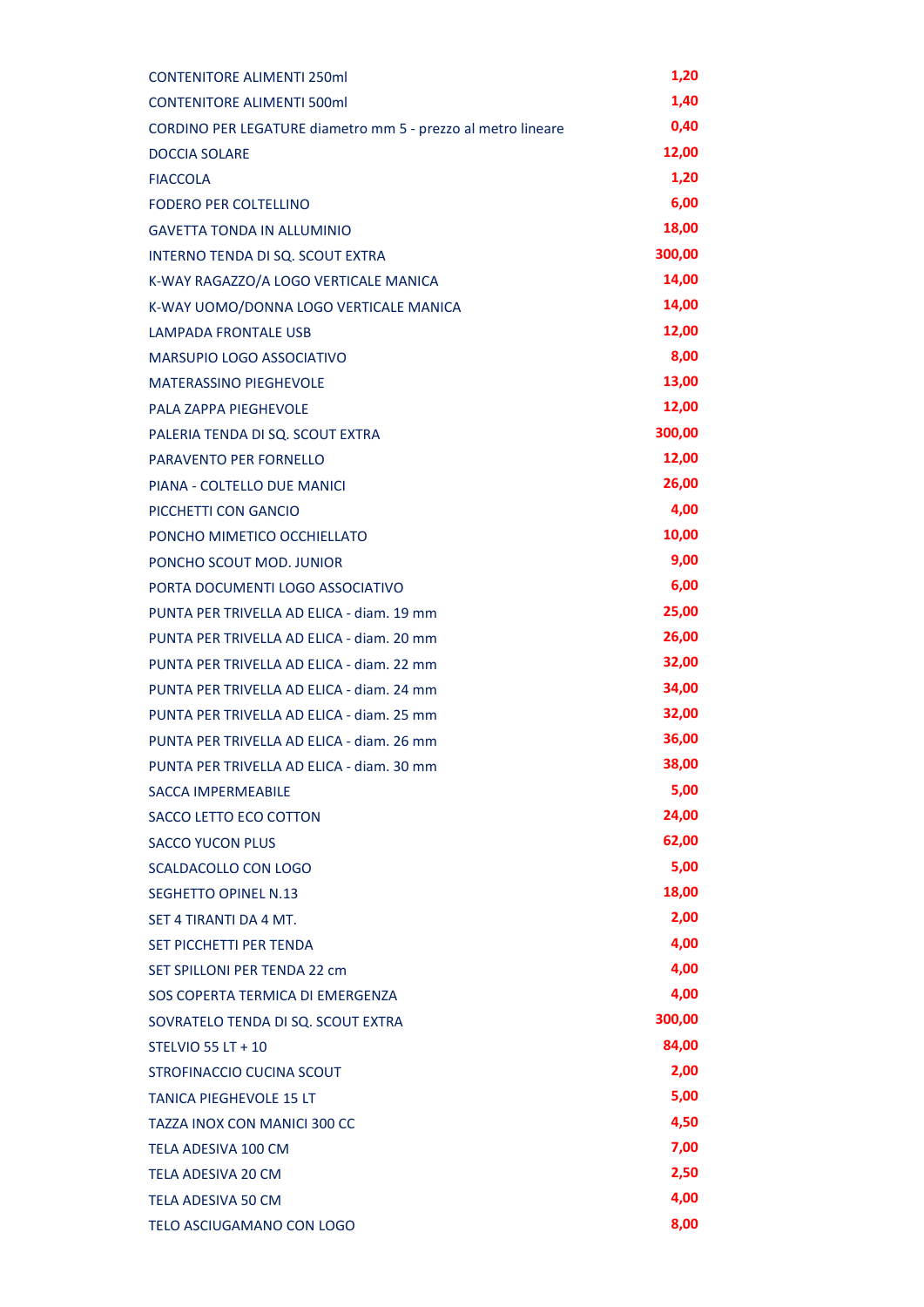| <b>TENDA CAMBUSA COMMUNITY</b> | 1.300,00 |
|--------------------------------|----------|
| TENDA DI SQ. SCOUT EXTRA       | 1.045,50 |
| <b>TENDA DI SQ. SCOUT8</b>     | 900,00   |
| <b>TENDA NORDKAPP 2</b>        | 99,00    |
| <b>TENDA NORDKAPP 4</b>        | 169,00   |
| THERMOS LOGO ASSOCIATIVO       | 12,00    |
| <b>TORCIA A VENTO</b>          | 4,00     |
| ZAINO 20 LT LOGO ASSOCIATIVO   | 12,00    |
| <b>ZAINO CHILKOOT 75</b>       | 95,00    |
| <b>ZAINO EVERYWHERE 75</b>     | 99,00    |
| <b>ZAINO NORGE 65</b>          | 75,00    |
| <b>ZAINO NORGE 85</b>          | 99,00    |

# **GADGET**

| <b>Prodotto</b>                              | <b>Prezzo</b> |
|----------------------------------------------|---------------|
| ADESIVI ASS.EST.COL.GIALLO                   | 0,50          |
| ADESIVI ASS.EST.COL.VERDE                    | 0,50          |
| <b>ADESIVI ASSOCIATIVI INTERNI</b>           | 0,50          |
| ADESIVO 21x15 MOD.ORIFIAMMA                  | 1,00          |
| ADESIVO ASS.EST.COL.BLU                      | 0,50          |
| ADESIVO ASS.EST.COL.ROSSO                    | 0,50          |
| <b>ADESIVO BASE BROWNSEA</b>                 | 0,50          |
| ADESIVO ESTERNO FSE INTERNAZIONALE           | 0,50          |
| <b>ADESIVO EUROJAM'94</b>                    | 0,50          |
| <b>BORCHIA CAMPO GILWELL</b>                 | 2,00          |
| BORCHIA CAMPO SCUOLA BR. ESPLORATORI         | 2,00          |
| <b>BORCHIA EUROJAM ' 94</b>                  | 1,00          |
| <b>BORCHIA EUROMOOT 2019</b>                 | 2,00          |
| <b>BORCHIA INCONTRO CAPI RIPARTO</b>         | 2,00          |
| <b>BORCHIA SORIANO</b>                       | 2,00          |
| CARTOLINA CON ANNULLO SPEC. 40LE ASSOCIATIVO | 2,00          |
| DISTINTIVO 20 FONDAZIONE ASSOCIAZIONE        | 1,00          |
| DISTINTIVO 25 FONDAZIONE ASSOCIAZIONE        | 1,00          |
| DISTINTIVO 30 FONDAZIONE ASSOCIAZIONE        | 1,00          |
| <b>DISTINTIVO EUROJAM'94</b>                 | 1,00          |
| DISTINTIVO GMG ROMA 2000                     | 1,00          |
| DISTINTIVO IN STOFFA INTERNAZIONALE FSE      | 0,50          |
| <b>GIGLIO PER ABITO BORGHESE</b>             | 2,00          |
| <b>LOGO ASSOCIATIVO LAVABILE</b>             | 0,50          |
| <b>PIN COCCINELLA</b>                        | 2,00          |
| <b>PIN FSE</b>                               | 2,00          |
| <b>PIN TESTA LUPO</b>                        | 2,00          |
| PORTACHIAVI GUIDA IN CUOIO                   | 2,00          |
| PORTACHIAVI SCOUT IN CUOIO                   | 2,00          |
| <b>PORTAFOGLIO SCOUT 2 parti</b>             | 2,00          |